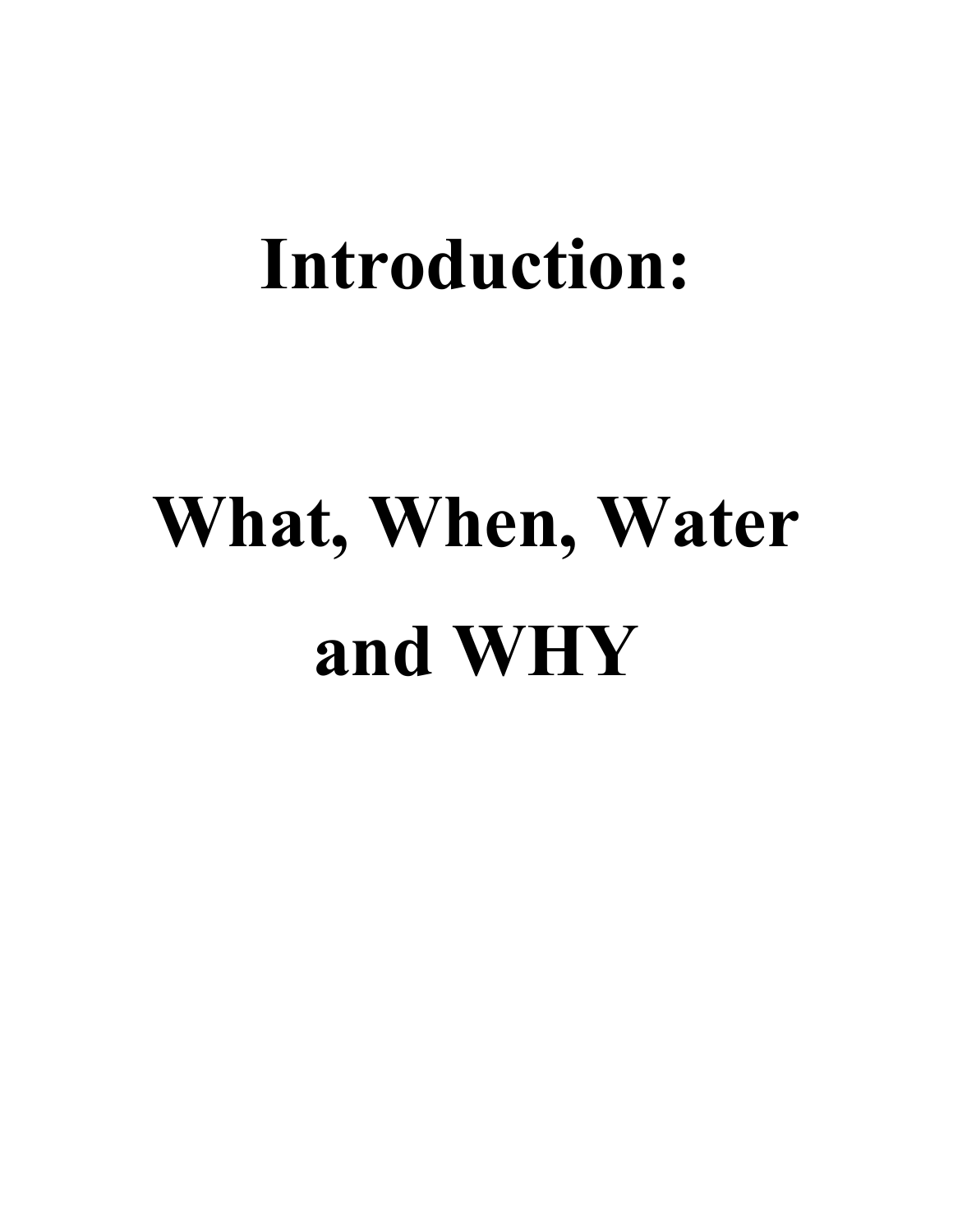#### **Energy and weight loss: Fueling muscle not fat**

If more of the calories we ate went to lean tissue, there would be fewer calories going to body fat. The concept is simple: You eat a certain amount of food, and the body distributes it to its tissues. If more is sent to one type of tissue, there is less remaining for others. Muscle and fat vary the most in how much they get from one meal to another. How a meal is balanced can double how much goes to muscle, cutting in half how much goes to fat for the same amount of total calories and macronutrients, making the reverse an inherent possibility. Processed carbohydrate and animal fats bring reality to that possibility, making cheap fast tasty foods much worse for us than just an excess of calories.

Since calories are energy units and body fat is energy storage, it is clear from both simple math and simple experience that excess calories are stored as body fat. Less commonly known is that body fat can accumulate *without* over eating because of *what* we are eating. What we eat impacts the health of our cells, and therefore how fast they can absorb and use nutrients. What we eat, and how processed it is, determines how fast it digests and enters the bloodstream. A difference between the rates of entry (from the intestine) and exit (into healthy cells) to and from the bloodstream determines if there is an overload. Overflow goes to either waste or body fat, even if *under*-eating. A candy bar with only a quarter the calories of a healthy meal can make you fatter than the meal because of its process rate.

Before launching into healthier eating, or modifying your unhealthy eating, be clear in your mind what it is you want to get out of the effort. What are your nutritional goals? If you are making changes to what you eat, you should have a reason for doing so. You may want to live as long as possible and your doctor has told you that you need to lose weight to achieve this goal. You may feel tired after lunch and want more mental energy or focus by improving what you eat during the noon hour. You might want to exercise with more energy, or recover from an injury faster. All of these goals are addressed by fueling muscle instead of fat because muscle is fueled when blood sugar is stable, which also provides for your brain and other lean tissues. Telltale signs that you might be excessively fueling your body fat due to the food you are eating include physical and mental fatigue, surprisingly longlasting illnesses or injuries, and incessant hunger, particularly in the evening hours. On the other hand, if you feel charged with energy, this is because of a steady availability of fuel for your muscle and brain. You have diverted calories away from fat, towards the tissues that increase your quality of life. Quality of life (QOL) means two things: Enjoying life as *long* as possible, and enjoying it as much as possible *each day*. So nutrition is ultimately about your happiness and keeping you alive as long as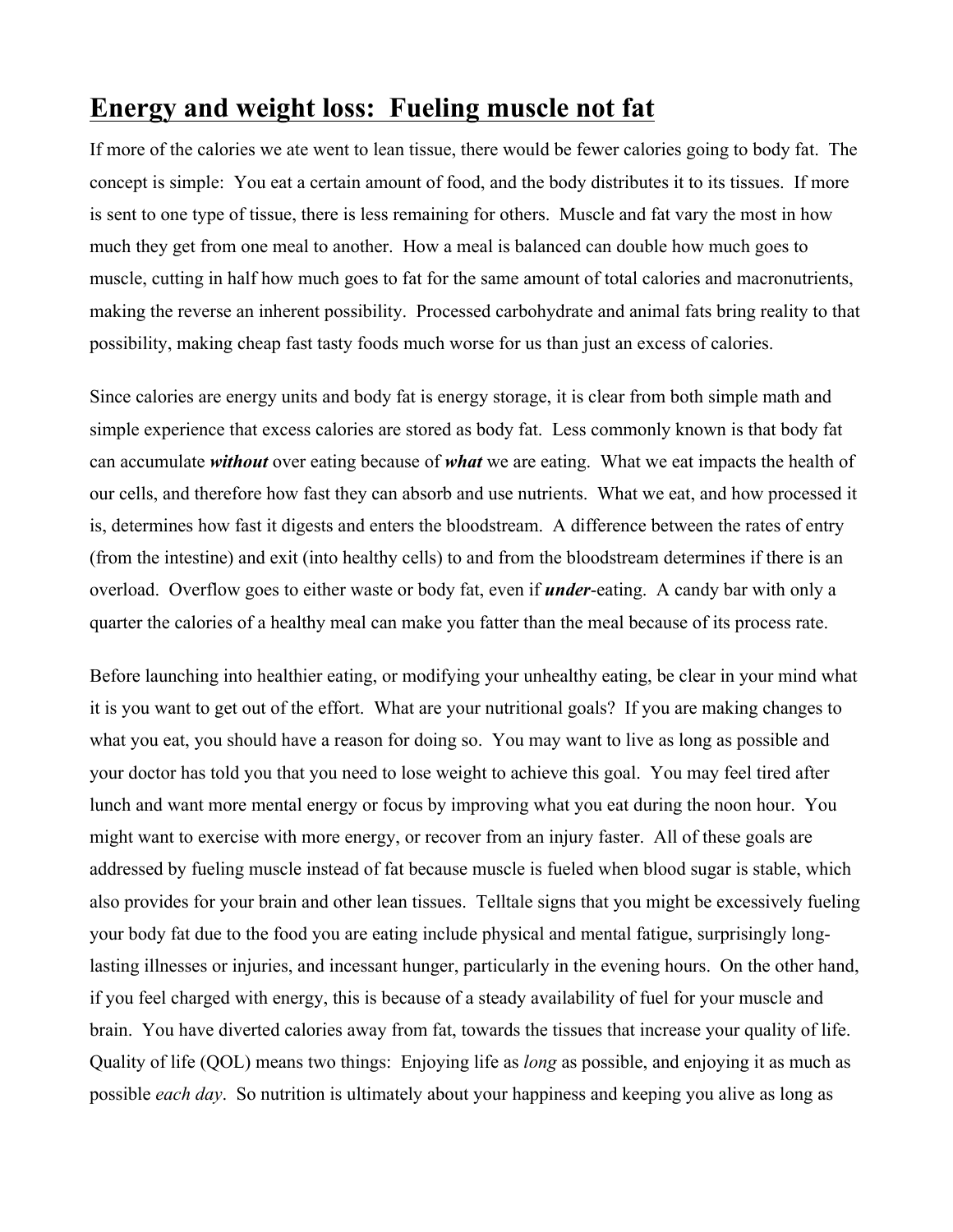possible to increase the happiness of everyone around you. Nutrition providing QOL takes more than just a consideration of where the calories go in your body, but it turns you around in the right direction.

Once turned around, you want to accelerate *into* that new direction. For that, consider the quality of the nutrients you eat. Meta-analysis of dietary-fat studies shows supplementing with omega-3 fats does not provide the cardiovascular benefits of eating omega-3 fats in natural food. Fiber supplements do not lower, and can even increase, colon cancer risk, whereas fiber consumption in natural food drives a reduction. Protein powder does not grow muscle as effectively as food. And vitamins in water turns out to be not as smart as in food either. Anti-oxidant supplementation backfires, reducing exercise benefits, in spite of their obvious theoretical benefits, because they shut down the natural response of our cells to free radicals produced during exercise. These brief examples demonstrate a pattern that is played out repeatedly. Sometimes a processed food or nutrient supplement *does* provide a benefit because it is filling a *gap* in how someone eats, but (like with medications) unintended side effects complicate things. In the end, it is clearly as important what you *do* eat as what you do *not* eat.

A reasonable solution might be having the highest quality foods at home, where food quality is in your control, and then take vegetables with you to slow the digestion of less healthy food out. Or, when eating out you could ask for extra vegetables or a plate of lettuce, even if they are low in nutrients like iceberg. Iceberg lettuce is crunchier and therefore likely slows digestion *more* than spinach or mixed greens. So, ironically, the most common lettuce available at pizza and other fast food restaurants might actually be the most effective at slowing down the heap tasty convenient "food" you are eating.

Healthier meals at home, and slowing the digestion of less healthy meals elsewhere (or at home!) will give you higher mental and physical energy immediately, better health in both the short and long term, and allow you to eat what you want when you want. Doing what you want is inherently sustainable. Managing the digestion rate most of the time and the quality of the ingredients at home allows your body's physiology to finally change in the direction you need without going on a diet. At that point, cutting calories is almost a moot point because of the satiety that comes with both healthier and slower-digesting meals. Cravings and other excess eating patterns are not eliminated, but become so much more manageable that most people experience it as recovering their ability to choose what and how much they are eating in the mid-afternoon and particularly in the evening. For even greater effect, you can periodically eat really healthy for one or more weeks at a time, but that is not sustainable without your favorite foods, nor is it necessary to get the vast majority of the benefits.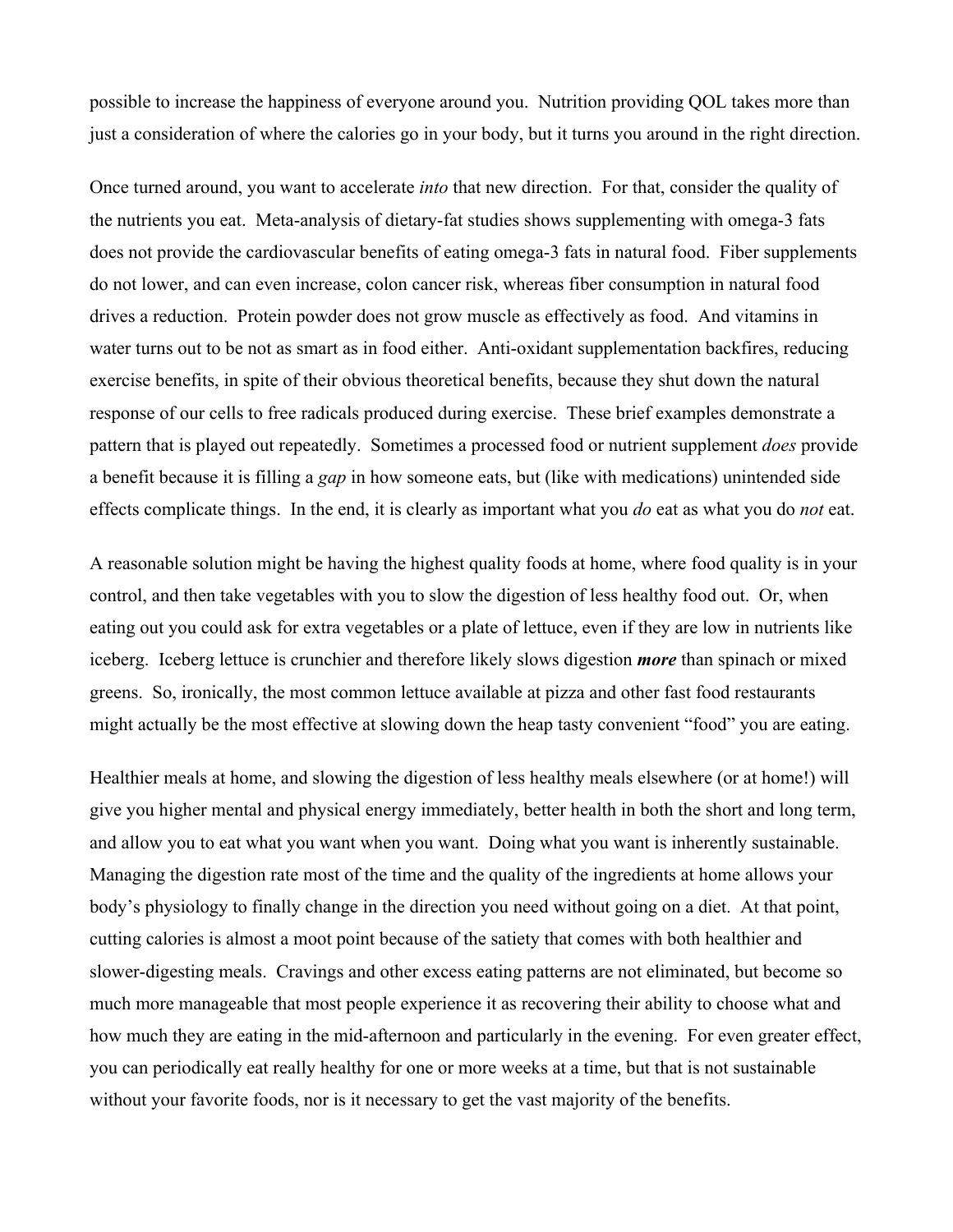### **Longevity: As many days as possible**

There is a moment in the future when you will take your last breath. Starting from that moment, your loved ones will live on without you, doing the best they can under those trying circumstances, until they themselves join you in a better place. With this in mind, if you knew that every time you ate a meal high in processed fat, sugar and total calories (think of your last fast-food or high-end gourmet meal) you were slicing off one to three hours of your life, what would you do? You might say that eating fatty carb-heavy meals makes you happy so it is worth it, that it is difficult to stop eating such foods, or that healthier food is not available. But living longer will also make you happy, and not only you but everyone that knows you. And no matter how difficult it is to eat healthier, there is little doubt that earlier death is significantly more difficult. As is true with anything in life, if it is important enough to you, you will find a way to make it happen. For example: You could bring salad with you to work each day to slow the digestion of the fast food *and* fill you up so you don't even want all of it, driving more of the calories to your muscle instead of fat whether even if you *do* eat all of it. The beauty of such an approach is that you are still eating the cheap convenient tasty foods you are used to for immediate gratification, but modifying the meal to satisfy your long-term goals.

#### **Quality of Life: As much each day as possible**

Quality of life means more than simply living longer. We want to live each day to the fullest. That means having more energy and mental focus, faster recovery from illness and injury, and for those who love to exercise or love the outdoors, having an ability to take one's activity to the next level. We want to live life on *our* terms, doing the things that make *us* happy. Having a body that can keep up with the life we want to live, and achieving our dreams, requires that the body receive fuel and cellular replacement parts. The fuel needs to go to the tissues requiring it, as opposed to storage in fat cells. Cellular replacement parts are mainly essential fats and amino acids, but these are dramatically more effective at improving physiological function when included in the diet as natural food. We do not know why supplements are ineffective at achieving wellness and are only useful for preventing malnutrition; clearly the body is more complex than we give it credit for when we consume supplements. On the other hand, providing the body more fuel or replacement parts than it needs does not result in added benefits, and can actually come with health risks depending on what is being consumed in excess. Thus, finding the balance between meeting all of your nutritional needs without exceeding them is the best way to get the most out of your life today and tomorrow. The fundamental approach for achieving this is to maximize how much of what you eat goes to where you want it to go.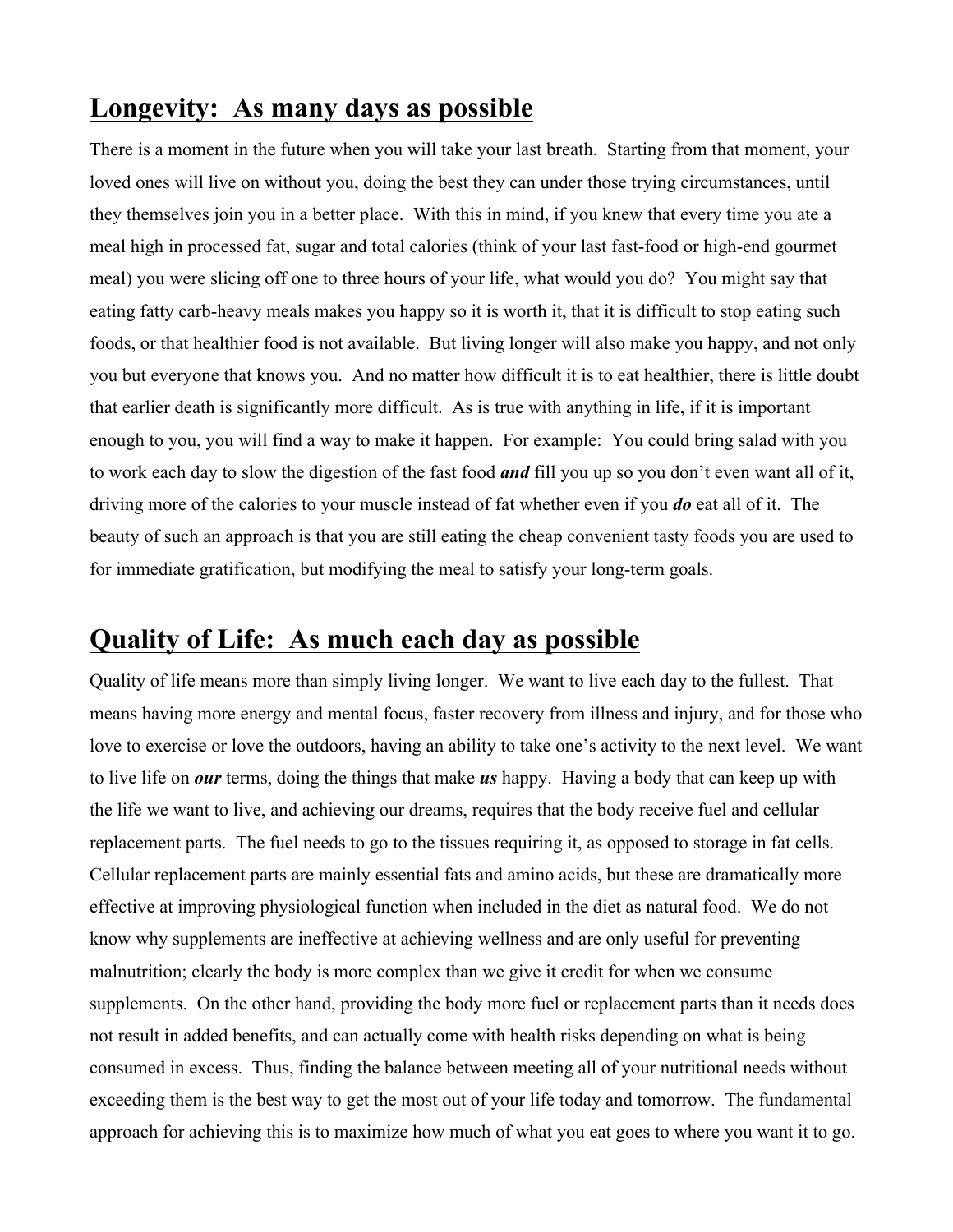#### **Eat What You Like and Reverse the Effect**

If we are going to change what we eat to reduce body fat and improve our health, we should know what the nutrition facts are so that we do not waste our efforts making changes that are not as useful as possible in moving us towards our goals. We should also avoid making excessive changes that do not improve health, may reduce our health, and make our lives more difficult to manage (such as not only lowering saturated fats or carbs in the diet but completely eliminating them). We need nutrition information that is accurate, simple, effective and sustainable.

I like ice cream and pizza. Years ago I could eat them every day for weeks before getting tired of them and switching to hamburgers and fries. "Liking" these foods means that when they are on my tongue there is a reward response in the emotion center of my brain. In our ancient past, such a reward response was critical to survival. Those who recognized foods with sugar or fat in them, such as wild yams, berries and nuts, were more likely to avoid starvation than those who did not. Unfortunately, sugar is no longer scarce and the types of fats most readily available to us have changed dramatically. Berries are sweetened, yams are candied, pecans are in pie, meats are higher in saturated fat, and healthy vegetable oils have been hydrogenated or made rancid by heat. We like (have a greater reward response to) many of these changes. Some changes, such as hydrogenation done to increase the shelf life of foods, we accept as a natural (actually, unnatural) necessity of the trial and error process of mass food production and convenience foods. In short, our nutrition environment (the food most readily available to us because they surround us) is not what it once was. The result is a reduced vitality both today and tomorrow unless we ourselves take charge of what we put into our bodies.

So what should we eat to optimize our lives? Every person is unique and has different needs. However, as humans, we all have the same basic underlying physiology. As a result, what the medical community learns about treating a disease in one person helps doctors treat others with that disease. And what we learn about nutrition in a group of people during a research study helps us to understand human nutrition in general. By reviewing what is known from scientific studies, one can determine what is likely best for the average person, which in turn, is the best starting point for each of us. From that starting point, we find what works best for us as individuals by experimenting in our own kitchens with the foods we like, always keeping in mind what has been shown to be healthy in scientific studies so we can fall back on this knowledge as needed. Managing our nutrition for optimum health is an interplay between using the facts to meet our physiological needs *and* eating the foods we like most.